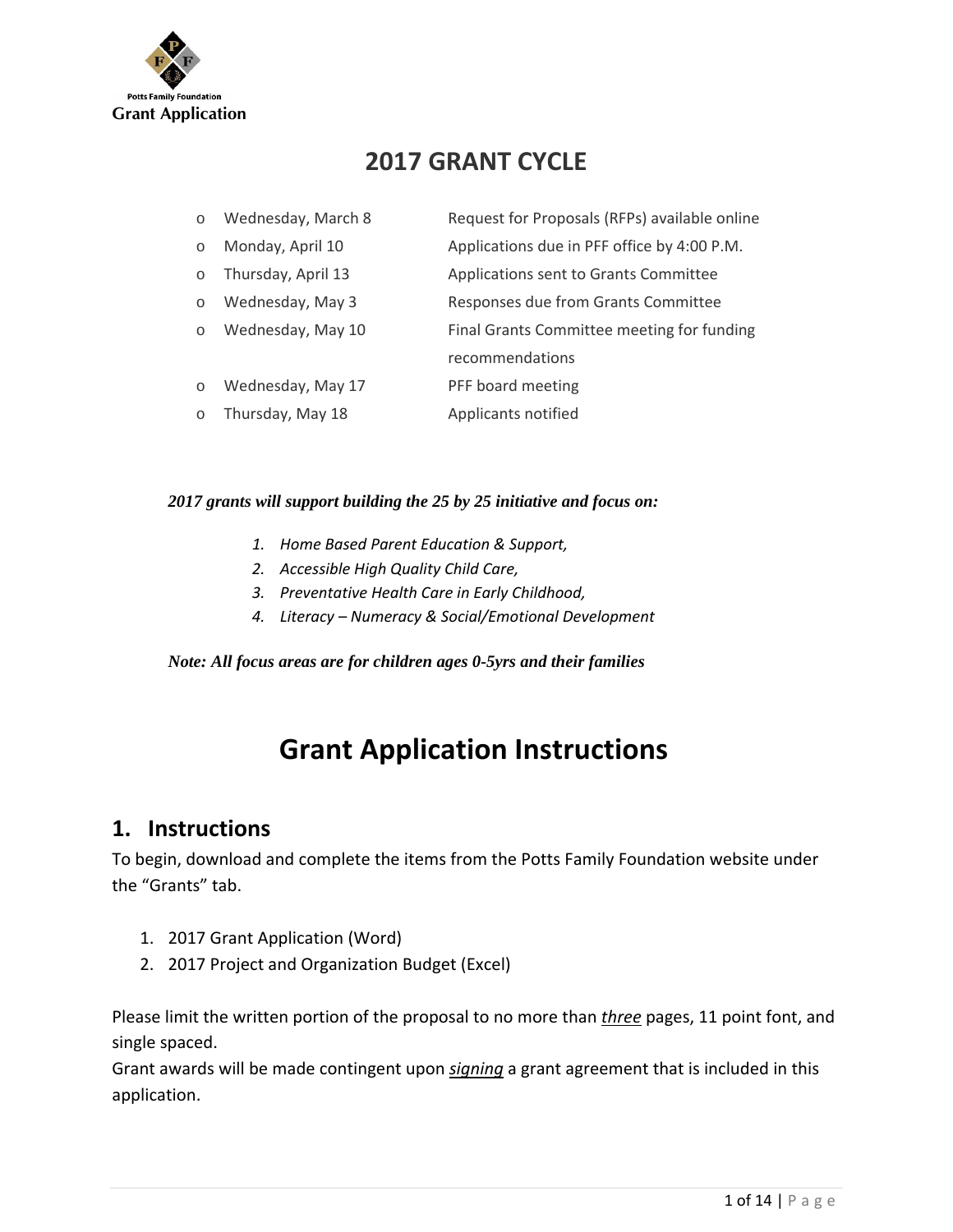

# **2. Timeline**

Once completed please email all documents by the application deadline.

4:00 p.m., Thursday, April 6, 2017

**Submit Application, via email with the subject line "2017 Grant Application:" and the name of your organization, to the following address**

lturner@pottsfamilyfoundation.org

# **3. Evaluation**

Grant applications will be evaluated on the following:

- 1. Address how the proposal will positively impacts one or more of our 25 by 25 focus areas:
	- Supporting and expanding home-visitation programs with a proven track record of success that will focus on two generations, children and their parents, empowering both to lead productive and successful lives.
	- Providing public-private financial support for working families seeking but unable to find affordable high‐quality child care services.
	- Focusing greater efforts on the building of vocabulary, literacy, mathematics, emotional and social skills in the pre‐kindergarten years.
	- Ensuring affordable access to brain (mental) and physical health care for all children.
- 2. Whether the proposal presents:
	- A well written, clear and concise plan
	- An innovative approach, or effective solution
	- Collaboration with other partners
	- Identifiable and measurable outcomes
	- Potential for replication and expansion
	- A sustainable financial budget
	- Completeness of the submission check list (#4 Submission Checklist)

# **4. Submission Checklist**

The completed application should include all of the following items:

1. Grant Application (Word)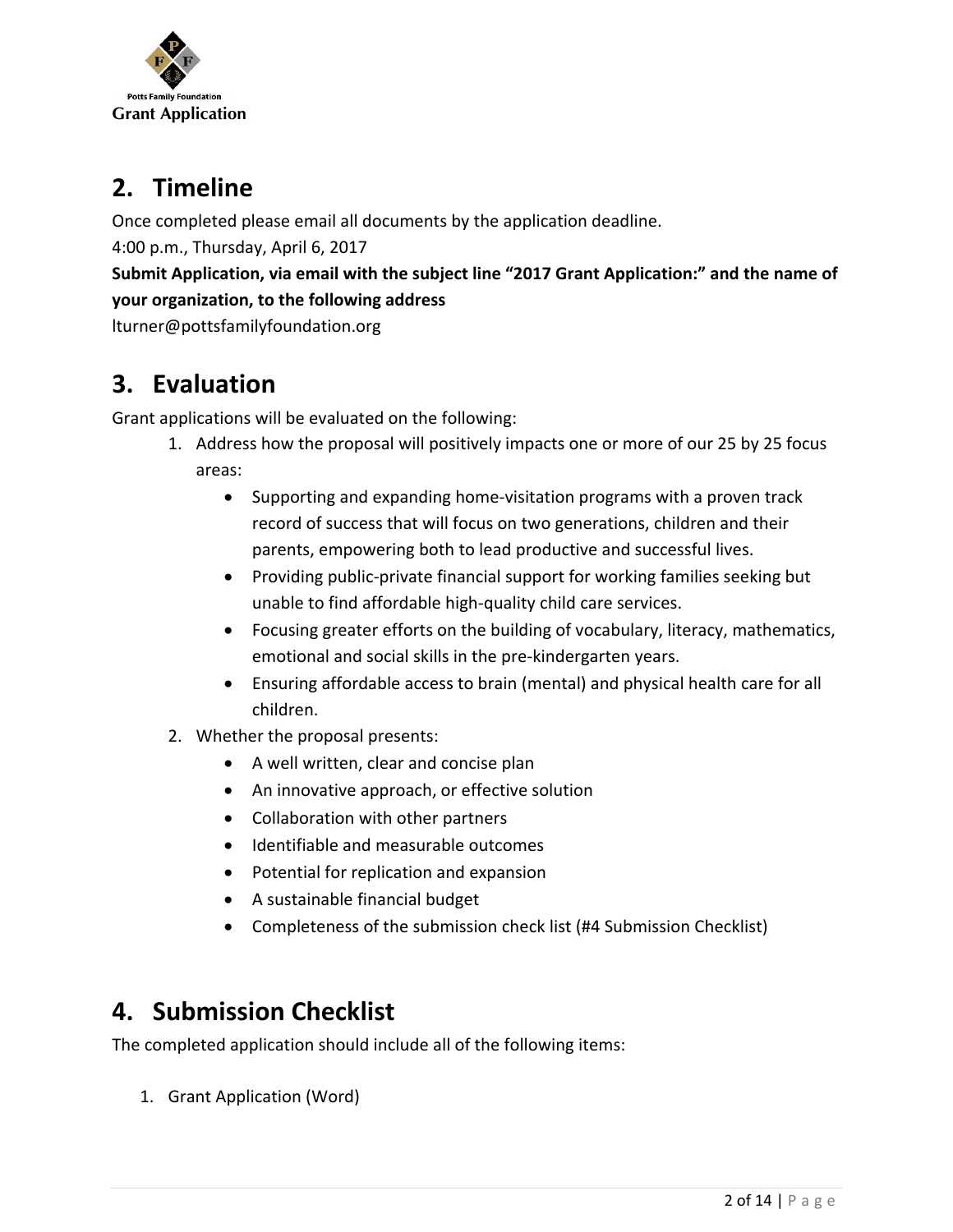

- Organization Overview
- Proposal
- 2. Project and Organization Budget (Excel) send as attachment
- 3. 501(c)(3) IRS Determination number\*
- 4. Current Financial Statements (Word/Excel) send as attachment
- 5. Form 990 (most recent) send as attachment
- 6. Grantee Evaluation Form (*should be received prior to your grant application*)

# **5. Grant Making Criteria**

### **Type of Grants to be Considered**

- Size range for grants \$5,000 \$15,000
- Back-to-back grants
- Ones used for Project Support, Advocacy, or Research

### **Grant Recipient Requirements**

- $\bullet$  501(c)(3)
- Service and/or focus in Oklahoma
- Note: Grant Recipients are strongly encouraged to utilize the services of The Oklahoma Center for Nonprofits (OCN) by way of membership and by participating in their Standards for Excellence training

### **PFF's Priorities**

- Families with children birth to five
- Addresses 25 by 25 focus areas (as listed in #3 Evaluation's first bullet)
- Management and Governance provide training and consulting support for non-profits

### **PFF Seeks Proposals that include some of the following**

- Addresses and will positively impact one or more of our 25 by 25 focus areas (home based education and support, accessible high quality childcare, preventive healthcare in early childhood, and literacy / numeracy and social emotional development)
- Break the cycle of generational poverty and dysfunction
- Create awareness, advocacy and activism on behalf of our youngest citizens
- Offer the most impact per contribution dollar
- Build potential of people and organizations
- Impact present and future needs of target population
- Have potential for sustainability or impact of project beyond grant period
- Enhances the cognitive and socio‐emotional development of children, ages birth‐5
- Collaborate with other service providers to optimize outcome
- Have projects that can be replicated and expanded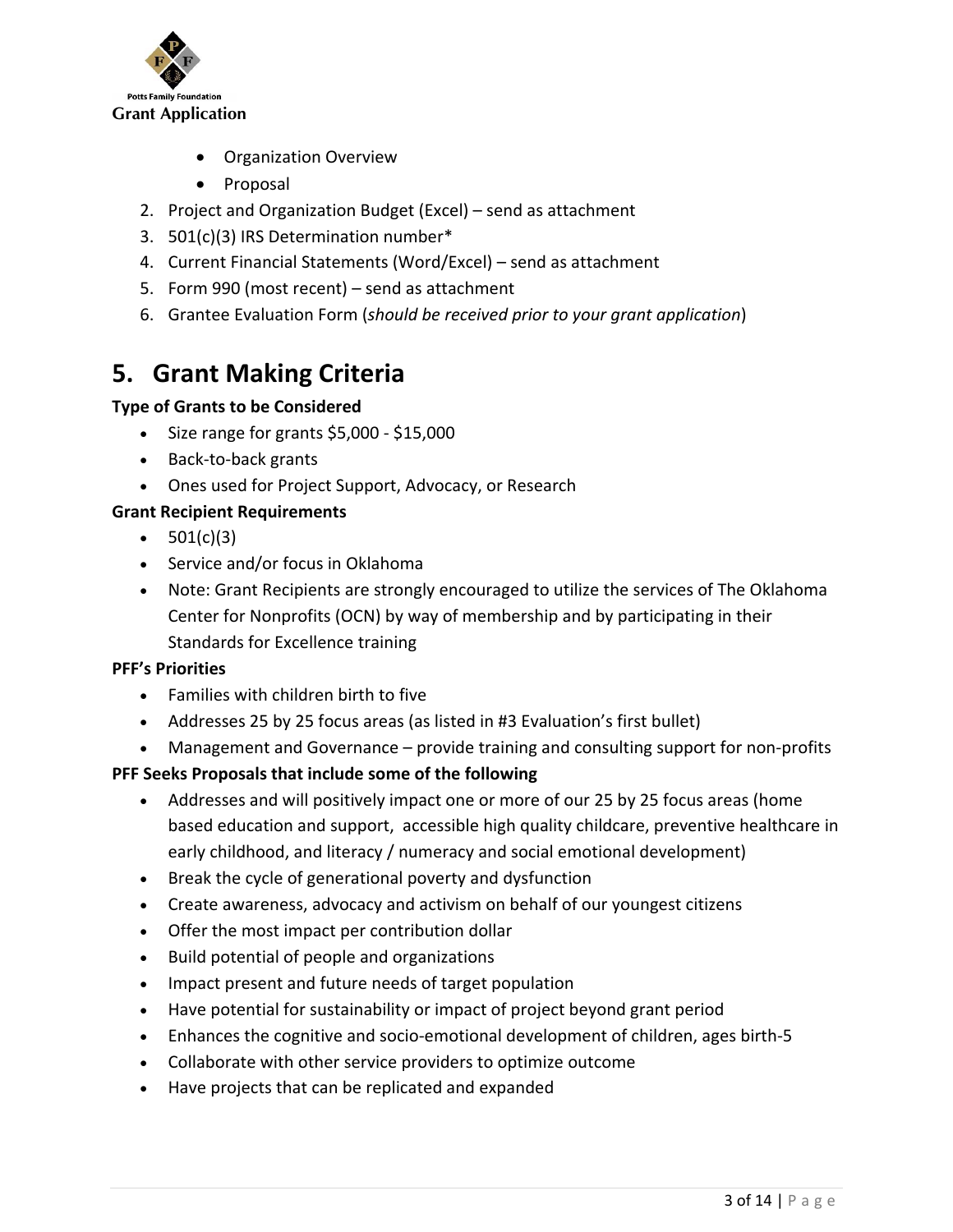

- Address and focus on root causes rather than symptoms
- Involve parents, families, community leaders, OKCEOs and legislators

#### **PFF Will Not Consider Proposals For**

- Individuals
- Partisan political purposes
- Religious purposes
- Endowments
- Debt or deficit reduction
- Activities or expenses incurred prior to grant date
- Capital campaigns

# **Organization Overview**

Please complete this Section, and the Proposal section below.

| <b>Organization Name</b>                                     |  |
|--------------------------------------------------------------|--|
| <b>Address</b>                                               |  |
| City, State, ZIP                                             |  |
| <b>Phone</b> (main)                                          |  |
| Website                                                      |  |
| <b>President or Executive</b><br><b>Director</b>             |  |
| <b>Contact Person and Title</b><br>(if different from above) |  |
| <b>Contact Phone</b>                                         |  |
| <b>Contact Email</b>                                         |  |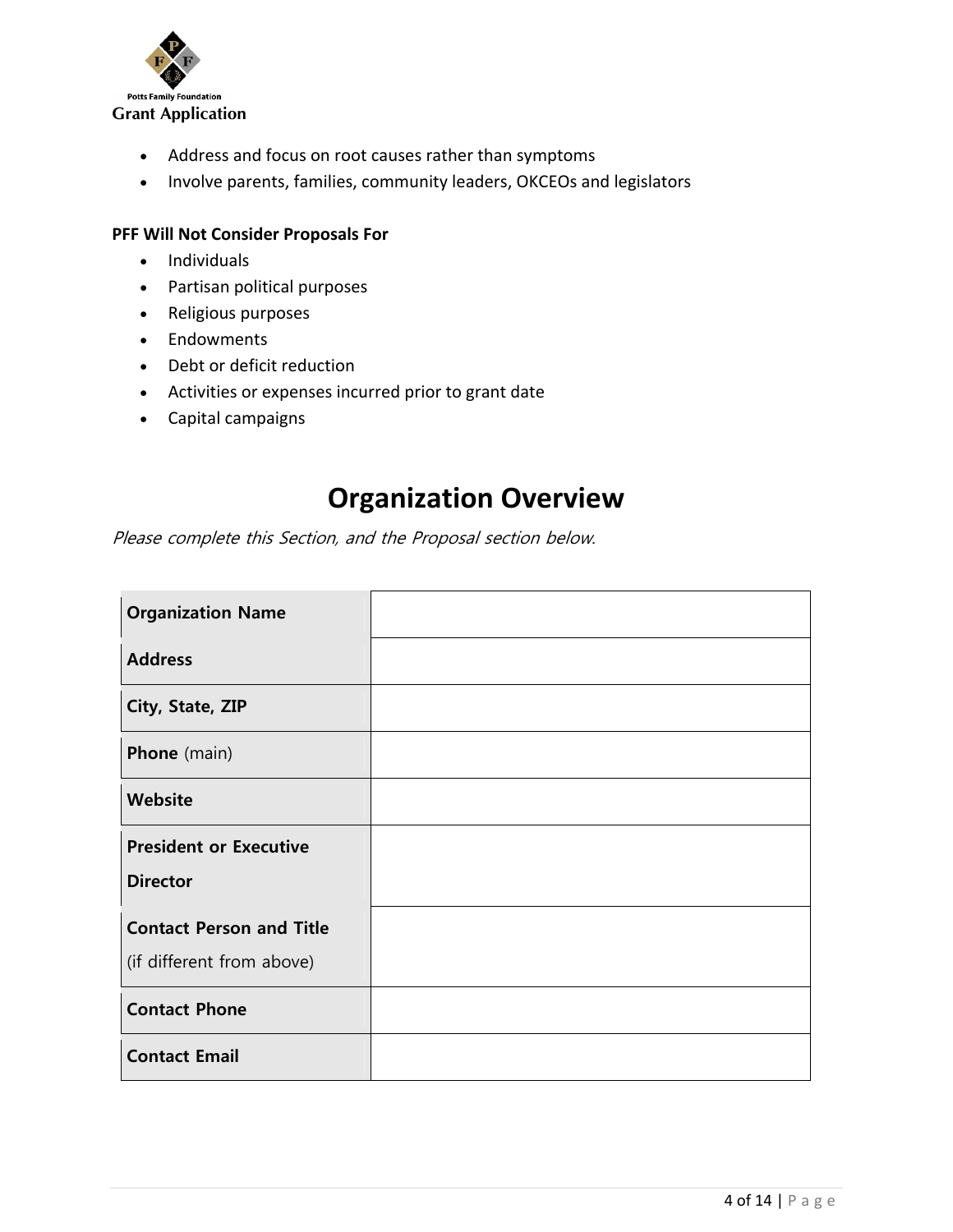

| $501(c)(3)$ (Yes or No)                                                             |  |
|-------------------------------------------------------------------------------------|--|
| <b>Tax ID</b><br>501(c)(3) Tax $#$                                                  |  |
| <b>Year Established</b>                                                             |  |
| <b>Total Organization Budget</b>                                                    |  |
| Fiscal Year (Month/Day):                                                            |  |
| <b>Names and Total Number of</b><br><b>Board Members</b>                            |  |
|                                                                                     |  |
| % of Board Members<br><b>Making Annual Contribution</b>                             |  |
| <b>Organization's Mission</b><br><b>Statement</b>                                   |  |
| <b>Brief Description of</b><br><b>Organization (including</b><br>services provided) |  |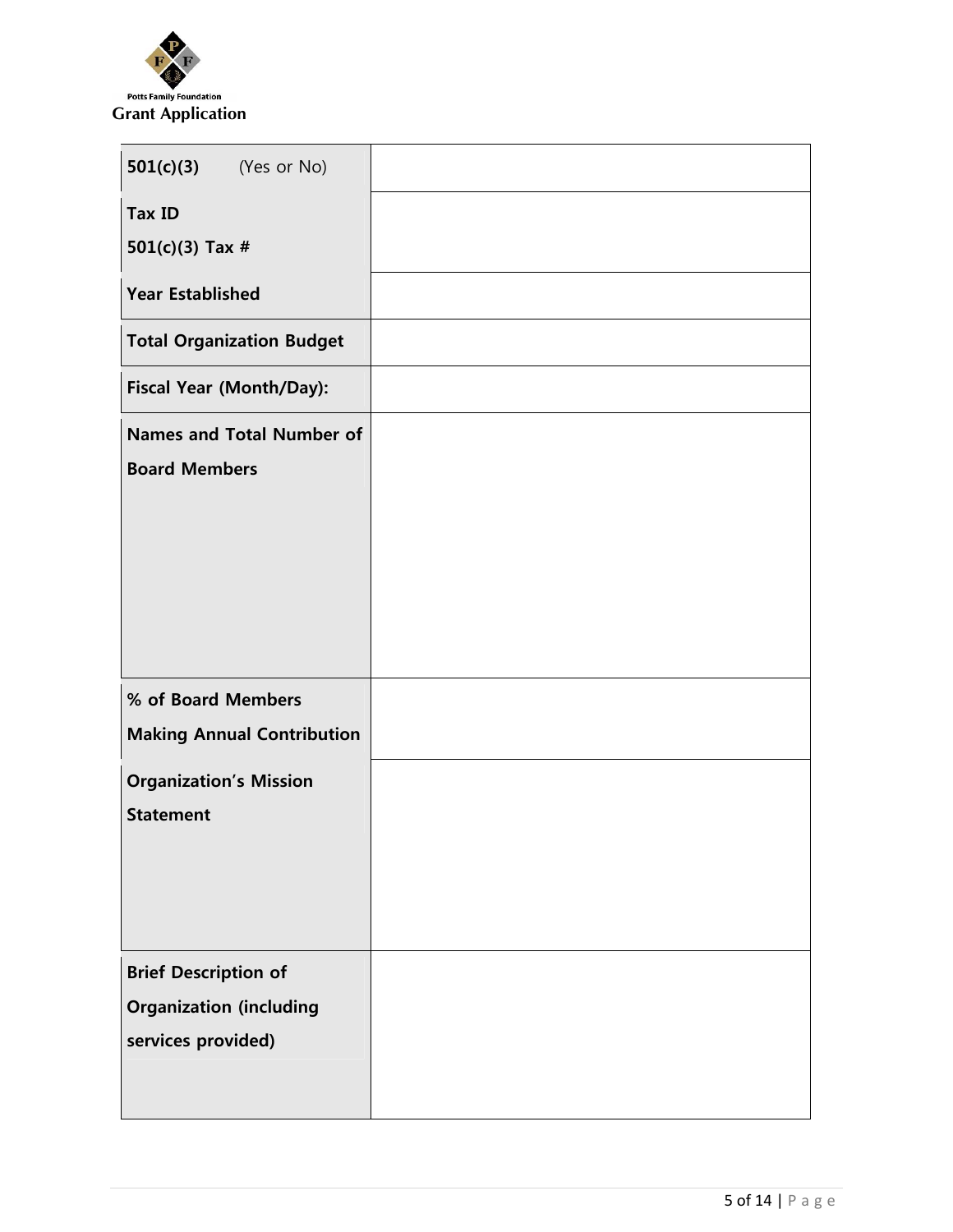

| <b>Population(s) Served (ages,</b><br>race/ethnicity, socio-<br>economic, etc.) |  |
|---------------------------------------------------------------------------------|--|
| Main Source(s) of                                                               |  |
| <b>Organizational Support</b>                                                   |  |
| <b>Organization's objectives for</b><br>the next 3-5 Years                      |  |
|                                                                                 |  |
| <b>Member of the Oklahoma</b>                                                   |  |
| <b>Center for Nonprofits? (Yes</b>                                              |  |
| or No)                                                                          |  |
| <b>Completed the Oklahoma</b>                                                   |  |
| <b>Center for Nonprofits</b>                                                    |  |
| <b>Standards for Excellence</b>                                                 |  |
| <b>Training? If yes, Board</b>                                                  |  |
| <b>Member and/or Staff?</b>                                                     |  |
| (Yes or No)                                                                     |  |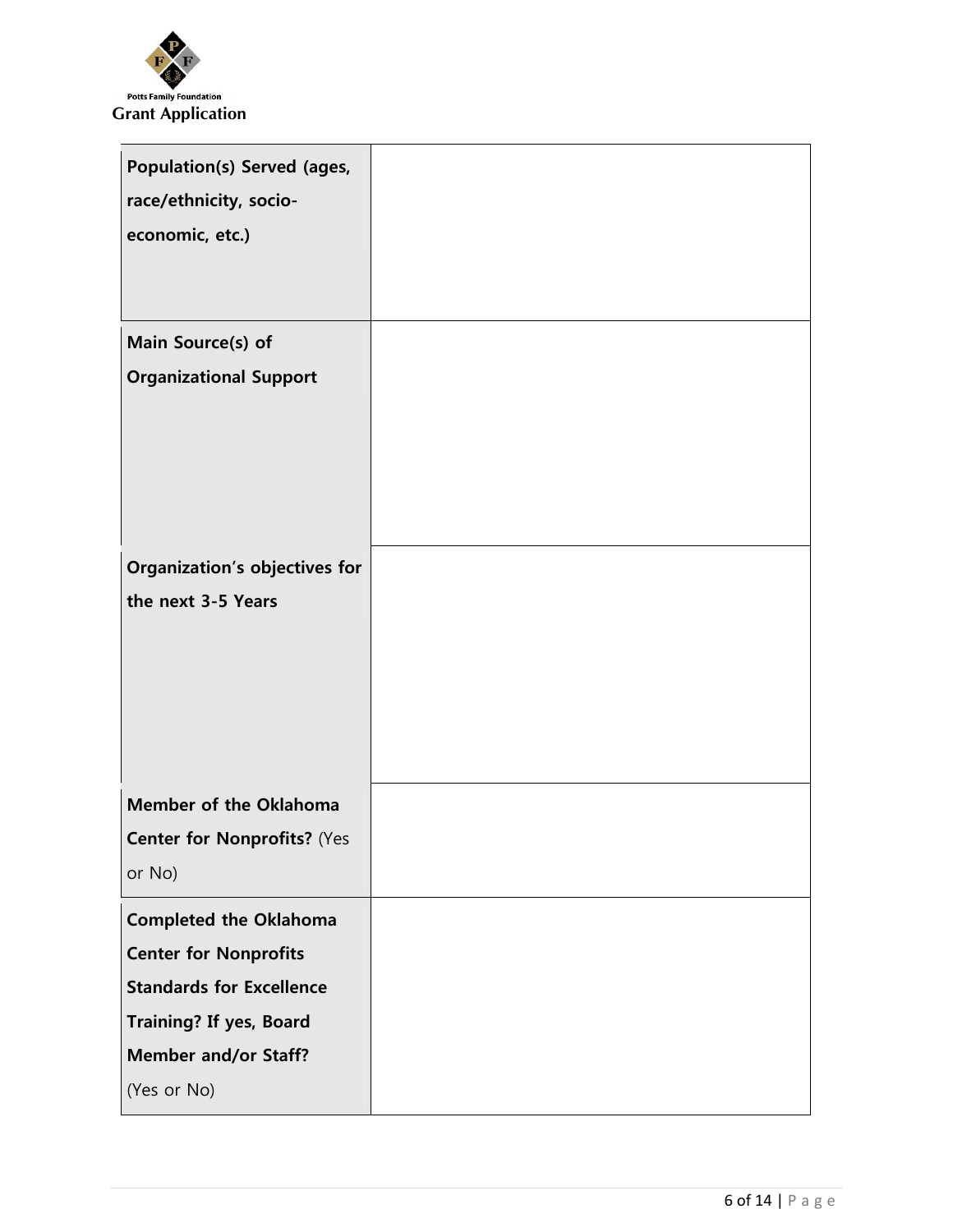

# **Proposal**

Please complete this section for your proposal. **Please limit this section to three pages.**

# **Project Title:**

| <b>Total Project Budget</b>                            |  |
|--------------------------------------------------------|--|
| <b>Requested Amount</b>                                |  |
| % of Total Project Budget                              |  |
| <b>Grant used for</b> (program, advocacy,<br>research) |  |
| <b>Grant Period</b> (months)                           |  |

### **1. Project Need**

Provide a thorough explanation of the problem or need in your community. We encourage use of statistics where they have relevance to your project.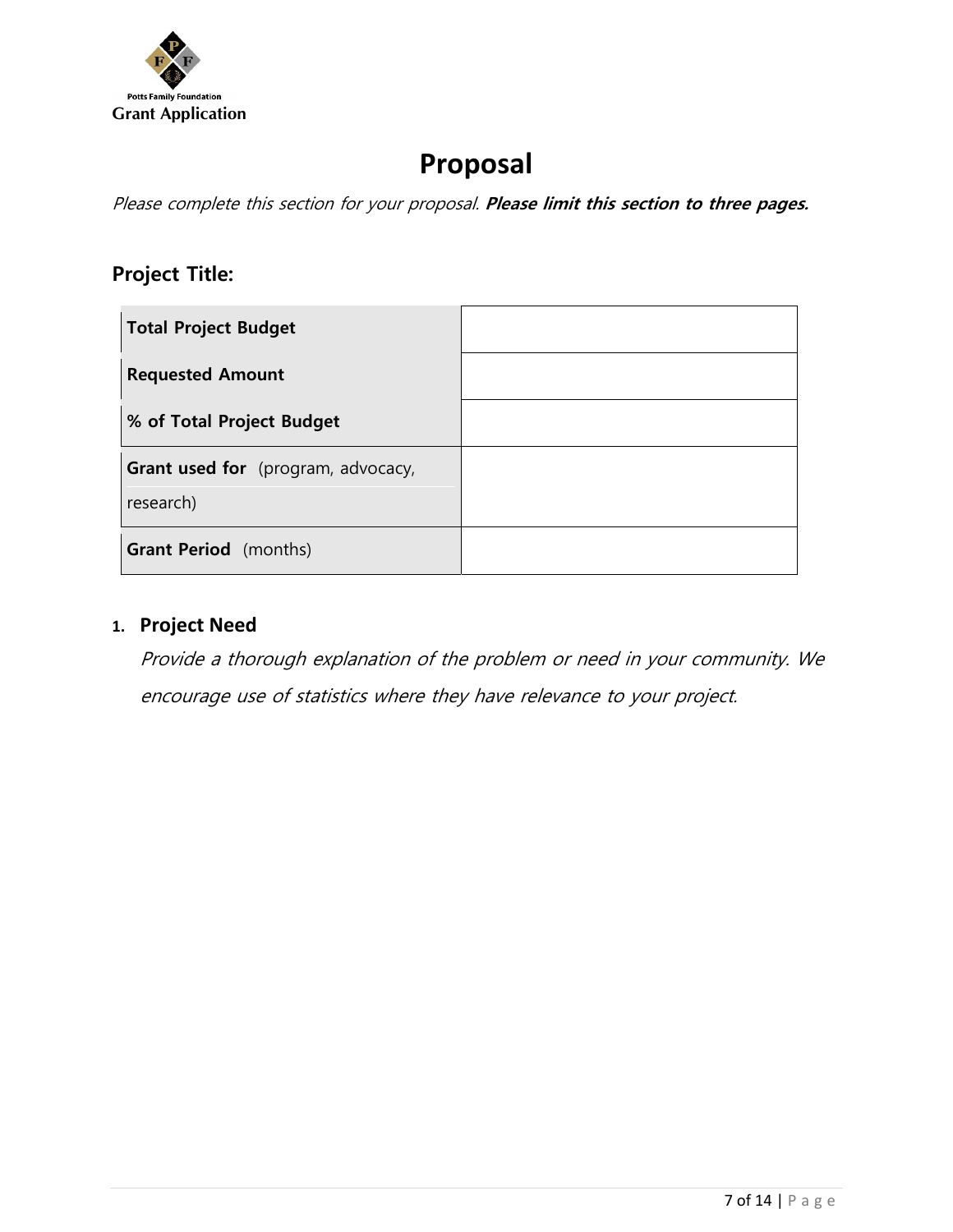

### **2. Solution**

Explain how the project will solve or alleviate the problem. This portion should provide a clear picture of what you hope to accomplish with this grant.

## **3. (A) Evaluation**

Summarize how the project relates to or helps fulfill your mission. This section of the application should clearly tie the project back to your mission statement and your organization's strategic goals. Include target communities served by this project.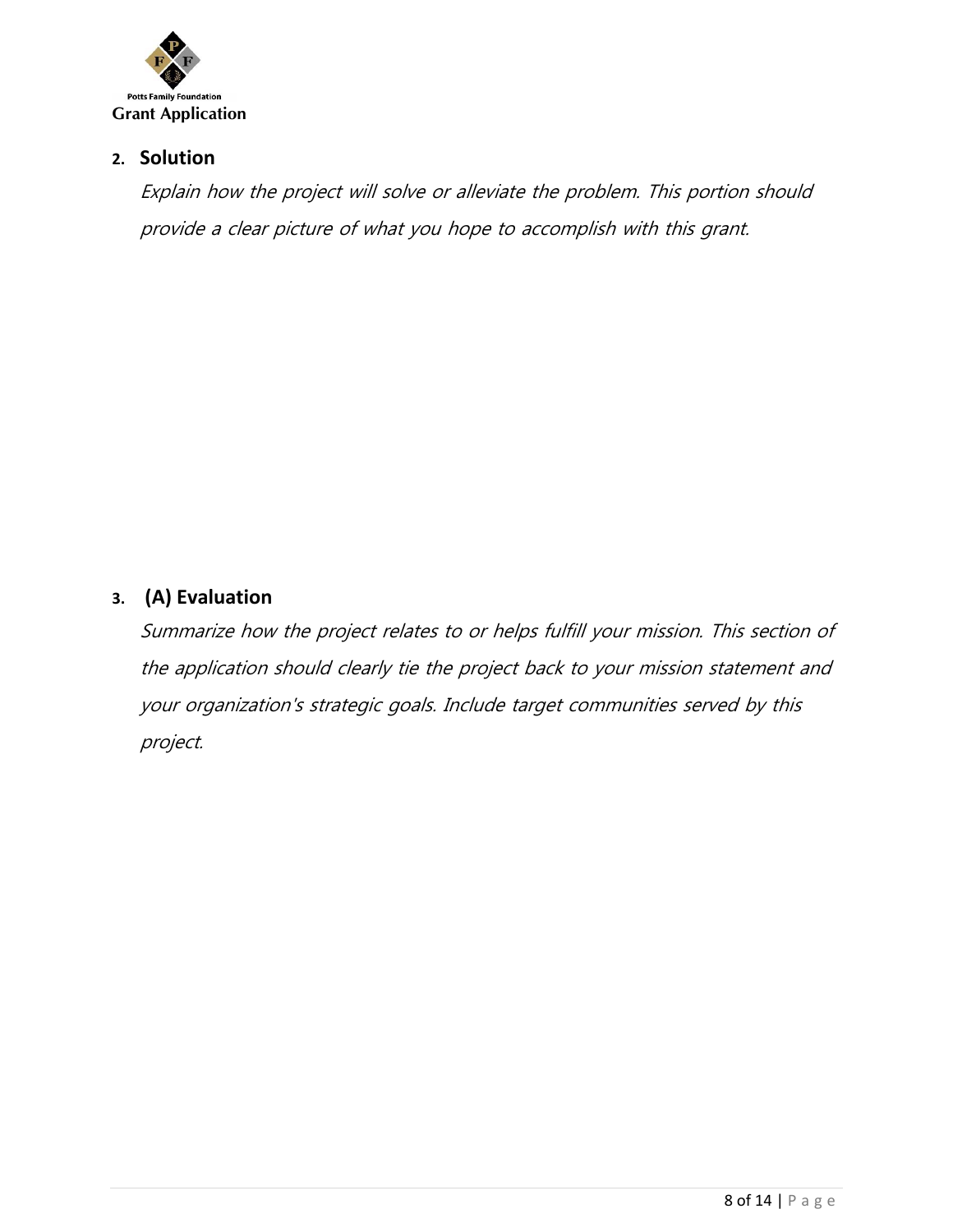

## **(B) 25 by 25 Focus Areas**

What focus area(s) does your project support? Describe how it supports these areas.

## **4. Qualifications**

Avoid listing all the staff and their academic degrees. Instead, tell us what makes your organization qualified to tackle this issue. This could be based on previous successes, collaboration with other nonprofits, strategic goals based on board priorities, etc.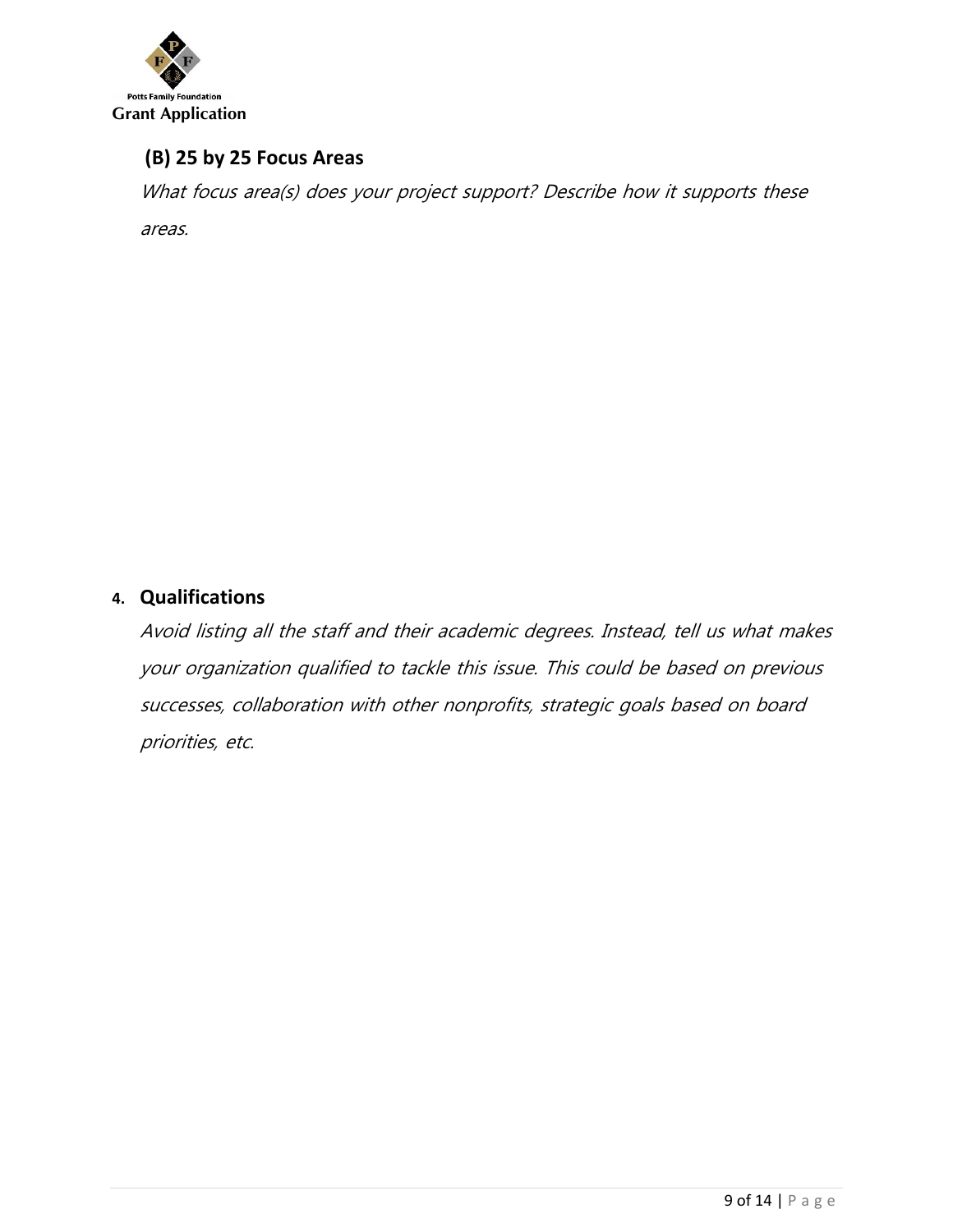

#### **5. Outcomes**

How do you define success? How do you know when you achieve success? How do you know you are on track? The terminology used most often around this question is outcomes. We are simply asking for you to tell us what behaviors you are hoping to change and how you plan to track it. If you're asking for a piece of equipment, this is where you will tell us how it will help you with effectiveness and efficiency.

#### **6. Time Frame**

Provide a start date and major milestones you expect along with an end date.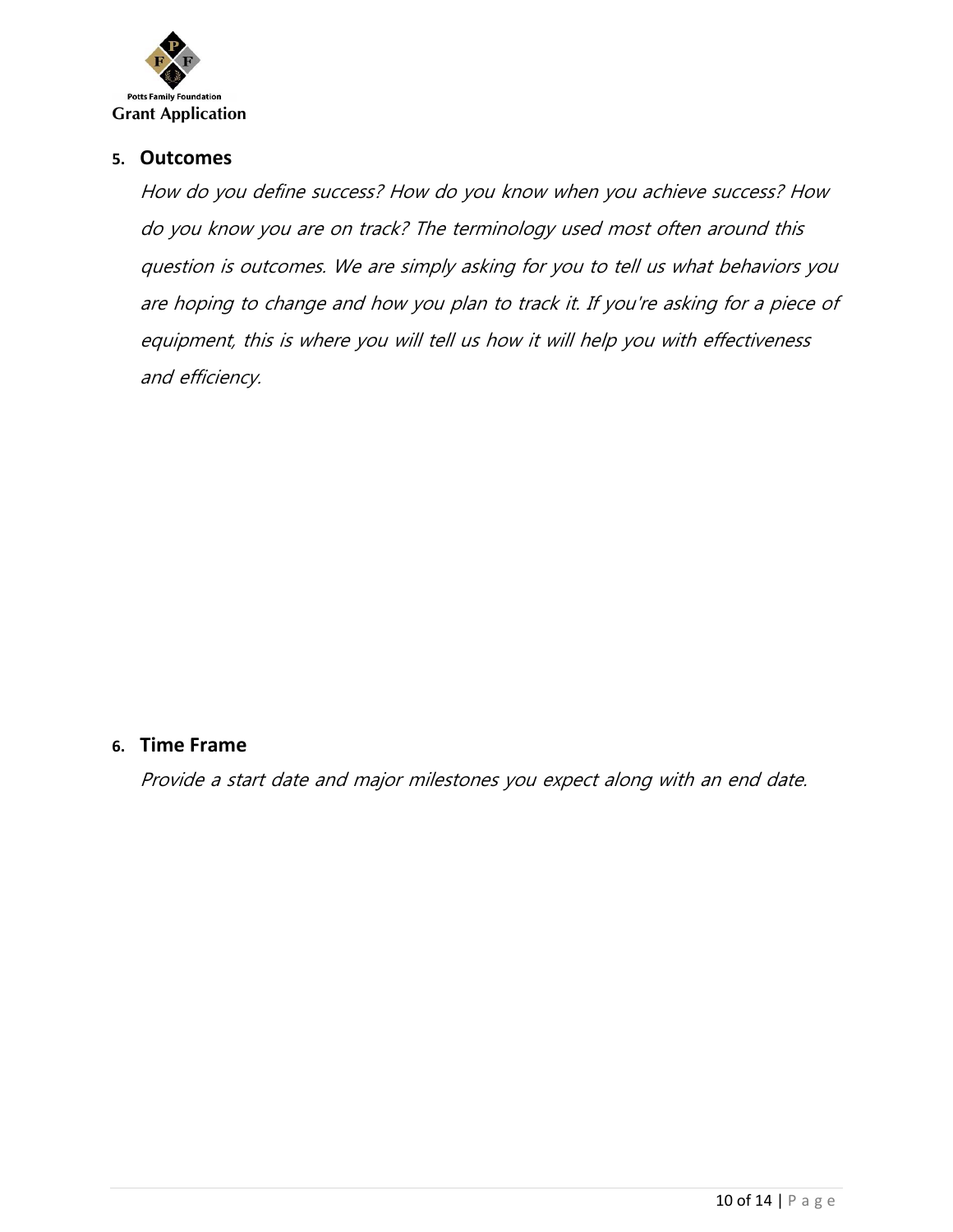

# **7. Replication**

Can this project be replicated and expanded? Please describe.

### **8. Future Needs**

Share a description of how ongoing or future needs will be funded after the grant ends.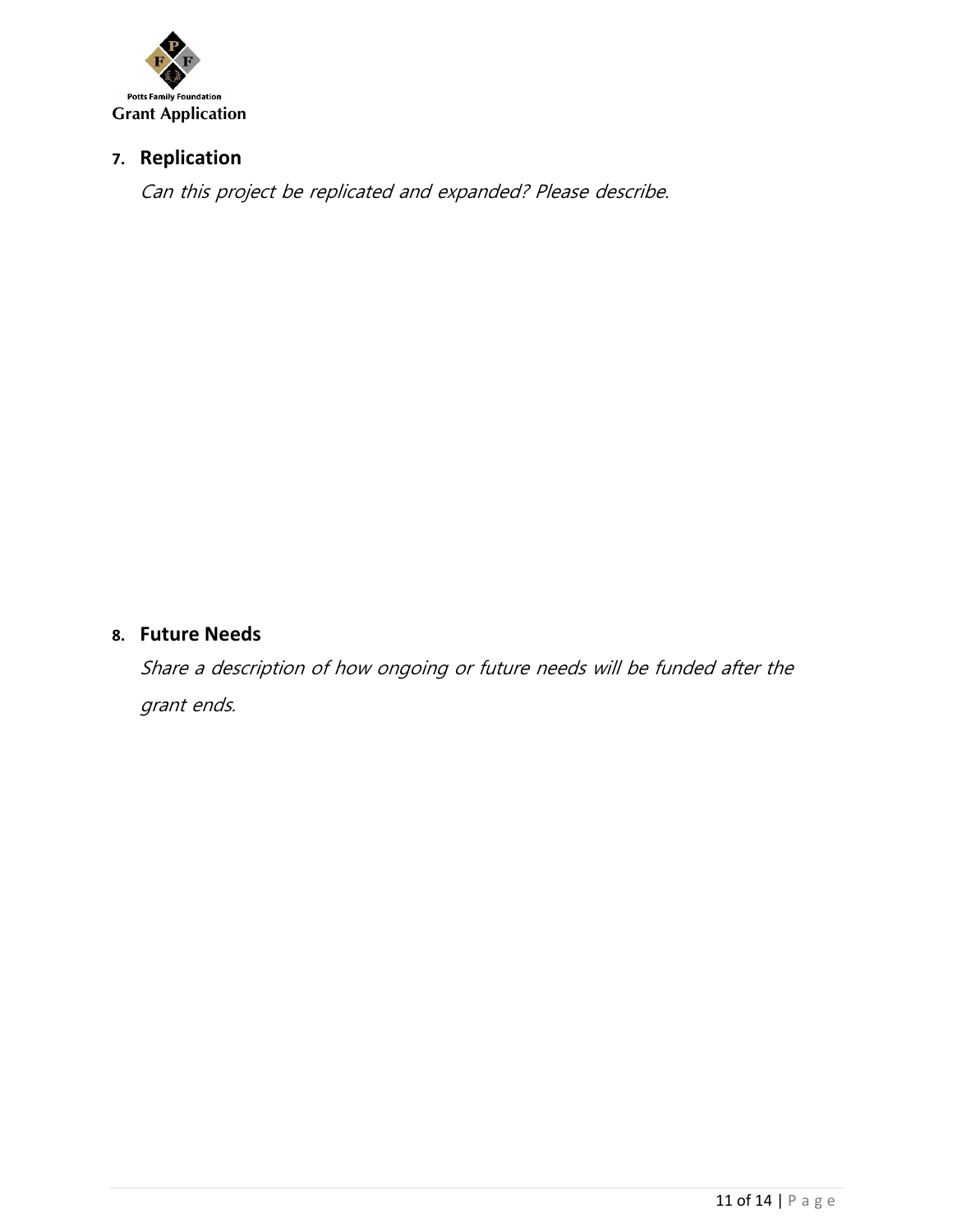

# **Grant Agreement**

| Grantee: |                                                                                                                                                                                                                                   |
|----------|-----------------------------------------------------------------------------------------------------------------------------------------------------------------------------------------------------------------------------------|
| Project: |                                                                                                                                                                                                                                   |
|          | $\bullet$ is the set of the set of the set of the set of the set of the set of the set of the set of the set of the set of the set of the set of the set of the set of the set of the set of the set of the set of the set of the |

Conditions: By signing this document and/or any check/payment you may receive as a grant, you agree to the conditions below:

- 1. This grant is for the specific purposes set forth herein, and monies received by the grantee pursuant hereto may be expended for no other purpose without the advance express, approval of the Potts Family Foundation (PFF).
- 2. Grantee specifically agrees that no part of the funds received from this grant will be used to carry on propaganda, to influence the outcome of any specific public election, or to carry on directly or indirectly, any voter registration drive.
- 3. Grantee agrees to immediately notify PFF, in writing if: a) Grantee's federal tax status is revoked or altered; b) Grantee has reasonable grounds to believe that its tax exempt may be revoked or altered, or c) Grantee has reason to believe that the grant monies cannot be or continue to be expended for the specified purposes, or d) Grantee receives any communication from the IRS asserting liability for excise tax relating to its operations.
- 4. In the event that Grantee's tax status is altered, PFF may, at its sole discretion, consider this grant null and void and, in that event, all unexpended funds will be immediately returned to PFF.
- 5. Grantee understands that PFF considers each request on an individual basis, and that this grant is not to be construed as establishing a precedent for further support of Grantee for this or any other purpose.
- 6. Grantee agrees to provide available pictures or short videos of project activities. These will be featured along with 'Success" stories on grantors website. Grantor may request site visits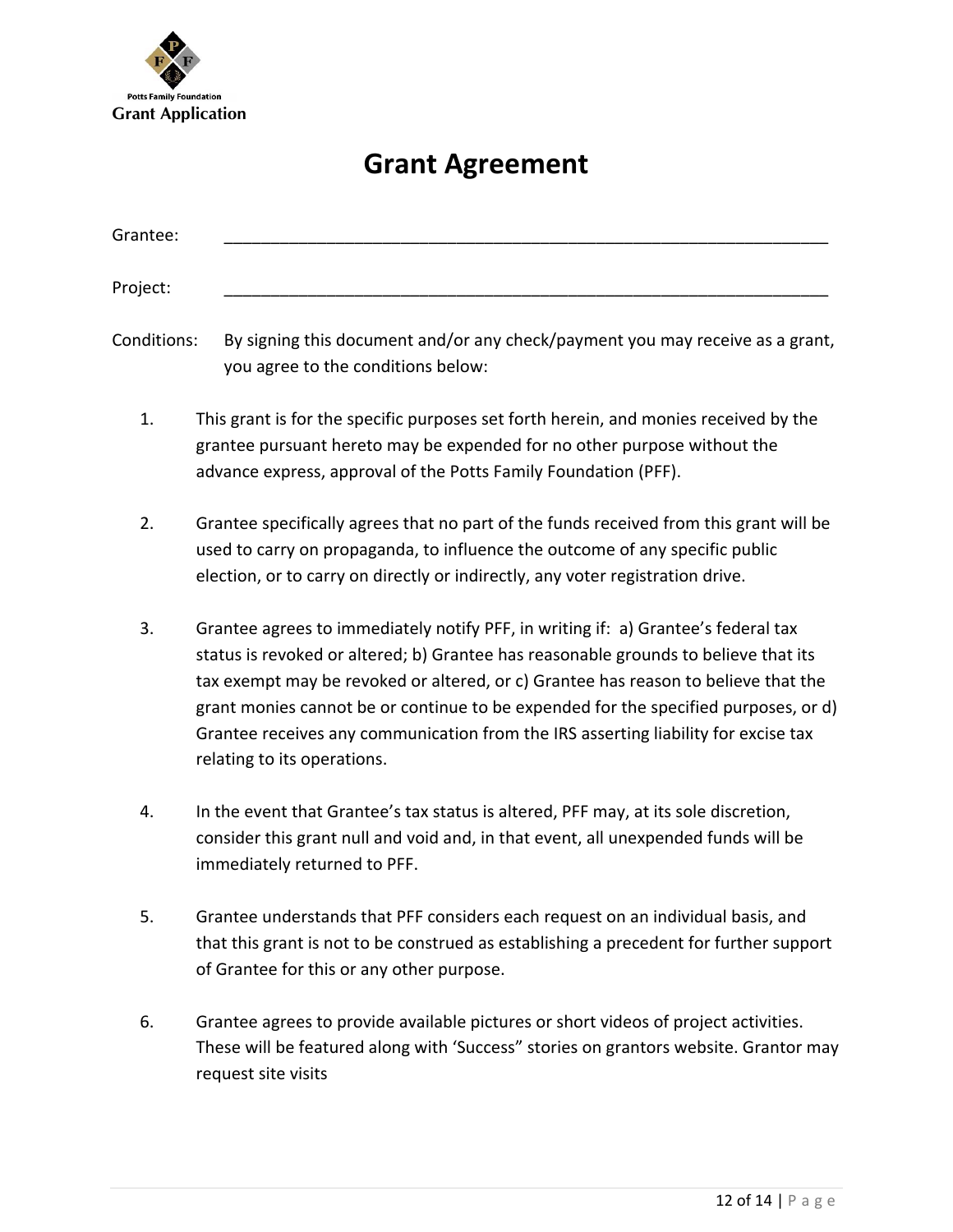

- 7. Grantee agrees to submit a summary report to PFF outlining briefly how these grant funds were used and what goals they helped to accomplish. A Final Report should include a financial report for the project.
- 9. Grantee will cooperate with PFF in supplying additional information or in complying with any procedures which might be required by any governmental agency in order for PFF to establish the fact that it has observed all requirements of the law or regulations with respect to this grant.
- 10. This grant is conditional upon Grantee's acceptance of the terms and conditions set forth herein and in the accompanying letter of notification of award. The signature on this document of the person authorized to make legal contracts for Grantee will represent Grantee's acceptance of this award and agreement to comply with all of the terms and conditions stated in such letter and herein.

We are in full compliance with the above conditions and note the following exceptions, if any: